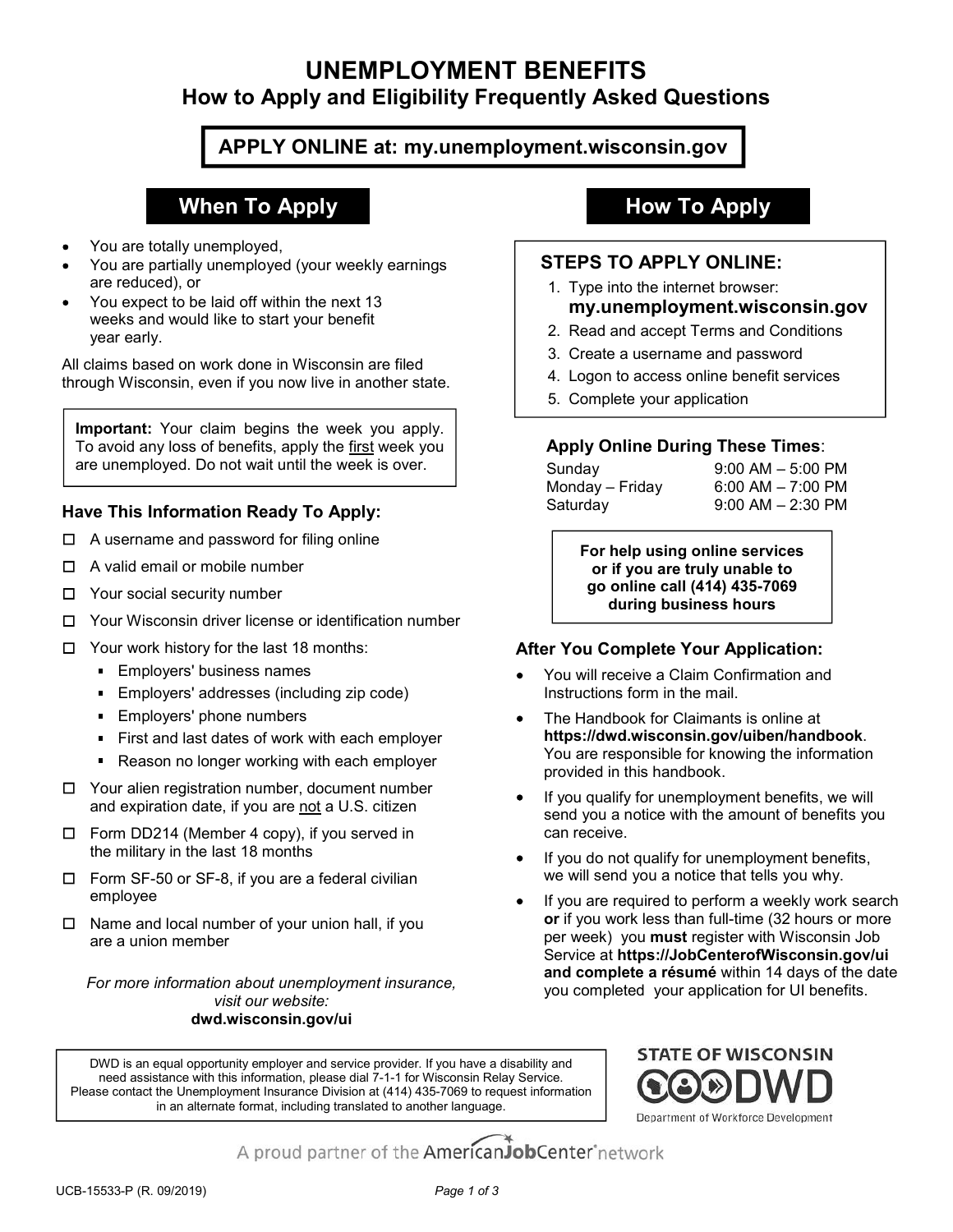# Eligibility FAQs

The following are general questions and answers relating to Unemployment Insurance (UI) eligibility. In order to determine your individual eligibility, you must file a claim.

#### $\triangleright$  What is the weekly benefit rate (WBR)?

The weekly amount of unemployment benefits you are paid when you have no wages or other income during the week. It is 4% of the total high quarter wages from all covered employment in your base **Example 19 For every new benefit year**, no benefits are payable period. The minimum WBR is \$54, requiring high quarter earnings of \$1,350; and the maximum WBR is Eligibility FAQs<br>
Wages that you earn during to Unemployment Insurance (UI) eligibility, the time increase your MBA or you<br>
ter to determine your individual eligibility, you must file<br>
lead to the mount you<br>
alance. As yo If you do not have enough earnings for the minimum Eligibility FAQs<br>
interior of the proportion of the complementation of the section of the section of the section<br>
time of the determine your individual eligibility, you must file<br>
latin.<br>
latin.<br>
latin.<br>
latin.<br>
latin.<br>
w benefits.

#### $\triangleright$  What is a base period?

The base period is the first four of the last five completed calendar quarters before the week you file an initial claim application for a new benefit year. The wages paid during this period of time are used to determine if you have enough wages to qualify for a claim and to calculate how much you can be paid. The following chart will help you to understand how we determine the calendar quarters in your base period. The four shaded quarters in each row are the base period quarters for a claim started in the far right quarter of the same row.



### $\triangleright$  How long can I claim UI benefits?

You start a benefit year when you file a new initial claim application. A benefit year lasts 52 weeks. When one benefit year ends, the week that you file your next initial claim application will start a new benefit year. During the 52 weeks of each benefit year, there is a maximum amount of unemployment benefits you can be paid. This is called your "maximum benefit amount" (MBA). The MBA is the lesser of 26 times your WBR or 40% of your total base period wages from all covered employment.

Wages that you earn during a benefit year will not increase your MBA or your WBR for that benefit year.

Use your MBA as you would a checking account balance. As you are paid weekly benefits, simply subtract the amount you are paid from your MBA balance to know how much you can still be paid for that benefit year.

#### $\triangleright$  When can I expect my first payment?

Wages that you earn during a benefit year will not<br>increase your MBA or your WBR for that benefit year.<br>Use your MBA as you would a checking account<br>balance. As you are paid weekly benefits, simply<br>subtract the amount you for the first week you would otherwise be eligible for benefits. This is called the Waiting Week. After the Wages that you earn during a benefit year will not<br>increase your MBA or your WBR for that benefit year.<br>Use your MBA as you would a checking account<br>balance. As you are paid weekly benefits, simply<br>subtract the amount you for other eligible weeks after they are claimed. Wages that you earn during a benefit year will not<br>increase your MBA or your WBR for that benefit year.<br>Use your MBA as you would a checking account<br>balance. As you are paid weekly benefits, simply<br>balance to know how much

You must register with Wisconsin Job Service. You must be fully registered with Wisconsin Job Service within 14 days of filing your initial claim. Failure to fully register by the deadline will result in a suspension of benefits until the registration is complete. You will not be eligible for benefits for any week prior to your registration if your registration is not completed within 14 days of filing your initial be your whole as you would encerching account<br>balance. As you are paid weekly benefits, simply<br>subtract the amount you are paid from your MBA<br>balance to know how much you can still be paid for<br>that benefit year.<br>When can I report to the public employment office nearest your home and register by the deadline. Consult the Handbook for Claimants for additional information at https://dwd.wisconsin.gov/uiben/handbook. for the first week you would otherwise be eligible for<br>benefits. This is called the Waiting Week. After the<br>required waiting period is served, benefits will be paid<br>for other eligible weeks after they are claimed.<br>**Do I ne** Do I need to register with Wisconsin Job Service?<br>You must register with Wisconsin Job Service. You<br>must be fully registered with Wisconsin Job Service<br>within 14 days of filing your initial claim. Failure to<br>fully register Do I need to register with Wisconsin Job Service?<br>You must register with Wisconsin Job Service. You<br>must be fully registered with Wisconsin Job Service<br>within 14 days of filing your initial claim. Failure to<br>fully register

### $\triangleright$  Do I need to look for work when I claim UI?

actions for each week you want to be paid unemployment benefits, unless the department clearly tell you that your work search is "waived" and instructions. You must provide this information to the department when you file your weekly claim. Remember, if you do not make an adequate search for work, you may lose benefits. Apply for jobs you are willing to accept; don't apply just to meet the work search requirements. Do not stop looking for work unless the department tells you it is no longer needed.

#### $\triangleright$  Will my pension or Social Security affect my UI eligibility?

You must tell us if you have applied or are receiving any type of retirement payment. Retirement payments include periodic (such as monthly) and lump sum payments from retirement plans, 401(k)'s, 403(b)'s, and 457(b)'s, as well as Railroad Retirement

Only UI can provide you with accurate information on the program. Do not rely on answers from outside sources.

#### The penalties for fraud and concealment are severe.